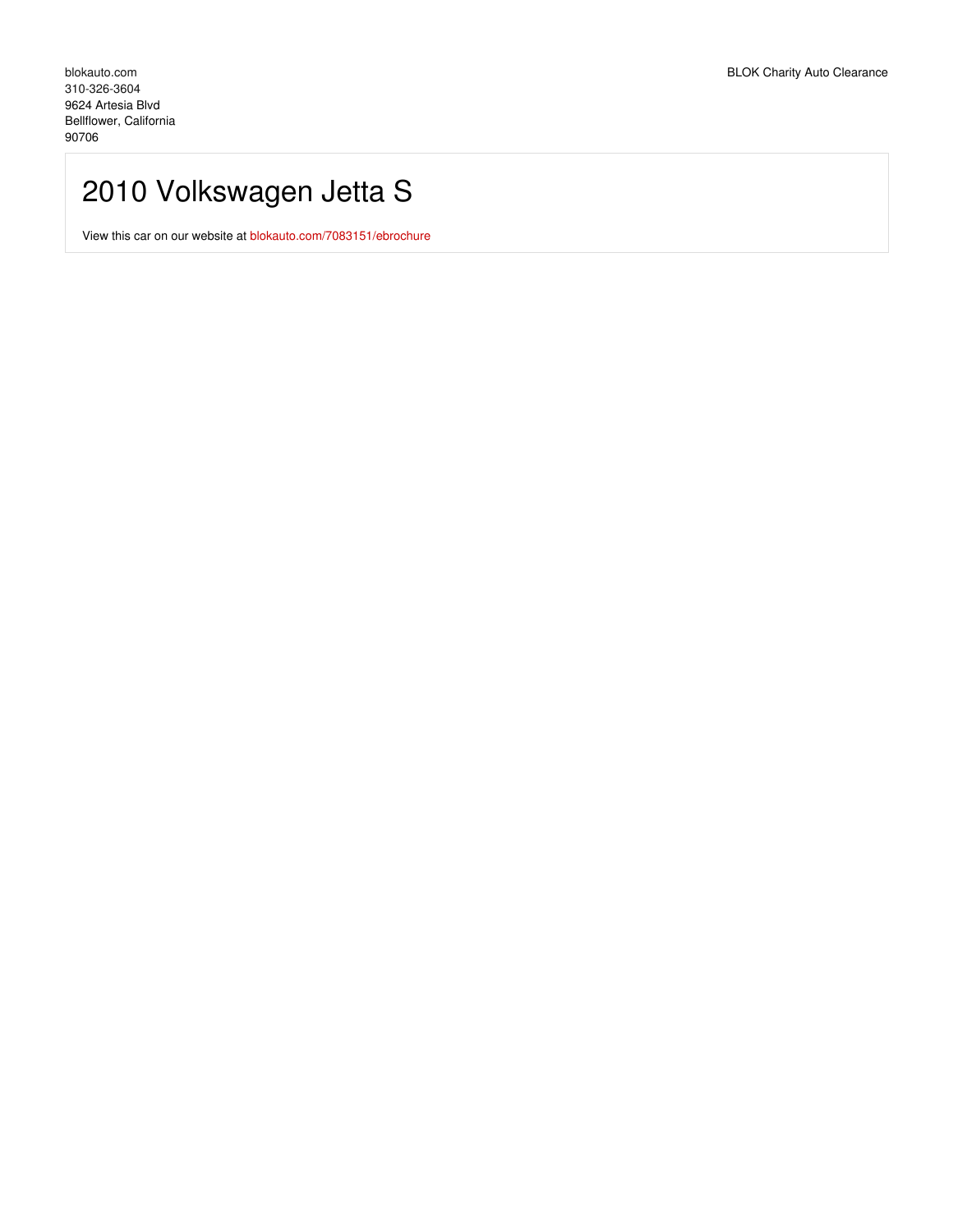



# Our Price **\$5,400**

## **Specifications:**

| Year:             | 2010                          |  |  |
|-------------------|-------------------------------|--|--|
| VIN:              | 3VWJZ7AJ4AM031936             |  |  |
| Make:             | Volkswagen                    |  |  |
| Stock:            | 76777                         |  |  |
| Model/Trim:       | Jetta S                       |  |  |
| <b>Condition:</b> | Pre-Owned                     |  |  |
| Body:             | Sedan                         |  |  |
| <b>Exterior:</b>  | <b>Black</b>                  |  |  |
| Engine:           | 2.5L DOHC SMPI I5 PZEV engine |  |  |
| Interior:         | Cloth                         |  |  |
| Transmission:     | Auto                          |  |  |
| Mileage:          | 147,909                       |  |  |
| Drivetrain:       | <b>Front Wheel Drive</b>      |  |  |
| Economy:          | City 23 / Highway 30          |  |  |

**Please call or e-mail to check availability!!! All of our vehicles are available for purchase Monday through Sunday from 8:00am-5:00pm. Please note we do not offer any financing and/or payment plans of any kind. For more information, please call (310)-326-3604 and press 1 for the sales department. We are currently not having any auctions on Saturdays due to Covid 19.**

**WHEN CALLING THE SALES DEPARTMENT, PLEASE PROVIDE THE STOCK NUMBER FOR THE VEHICLE YOU ARE INTERESTED IN!!!**

**WE HAVE 300+ CARS AT OUR LOCATION!!! WE RECEIVE NEW CARS EVERY WEEK AND OUR WEBSITE IS UPDATED ON A DAILY BASIS!!!**

**VISIT [WWW.BLOKAUTO.COM](http://www.blockauto.com) TO SEE OUR FULL INVENTORY!!!**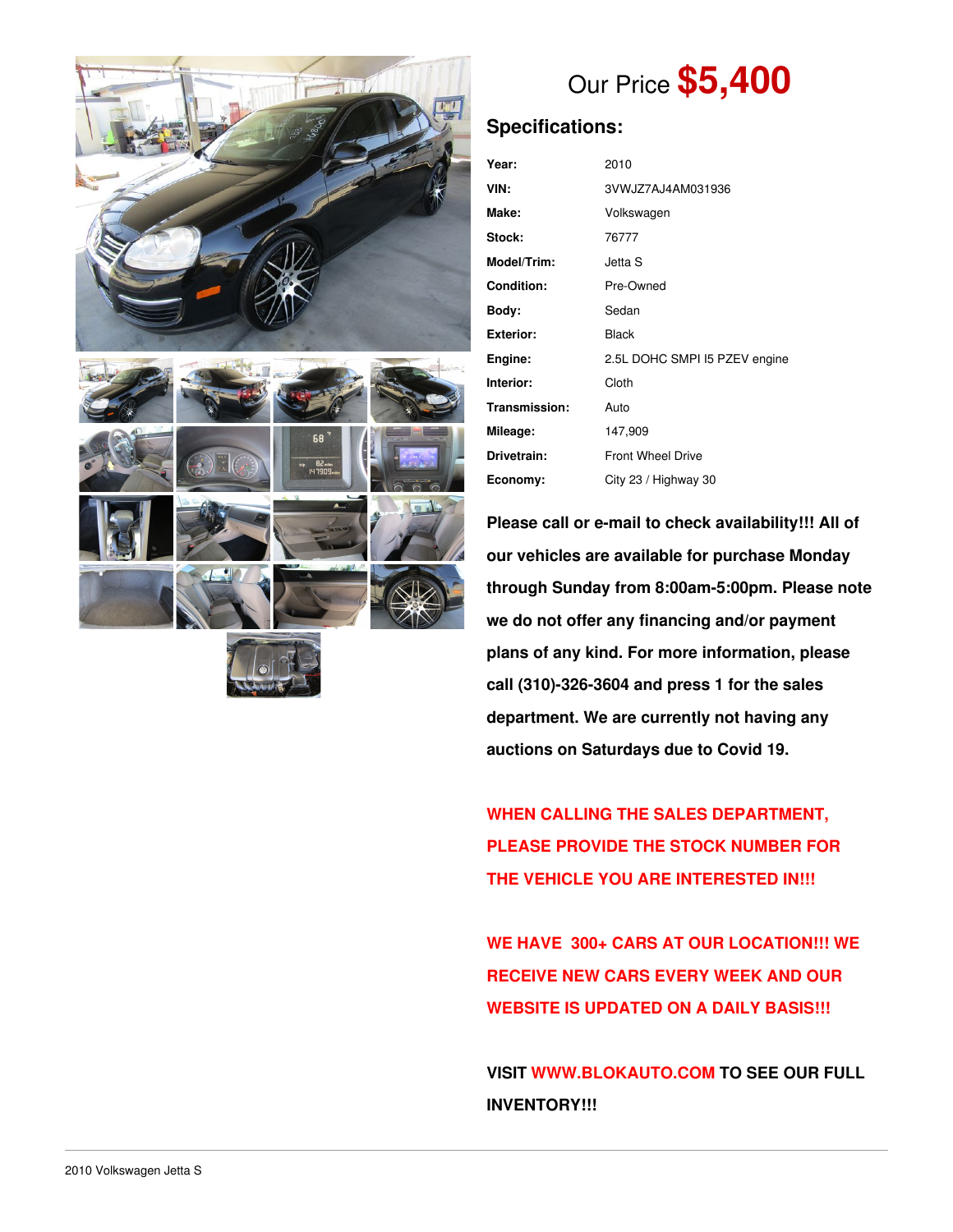BLOK Charity Auto Clearance - 310-326-3604 - View this car on our website at[blokauto.com/7083151/ebrochure](https://blokauto.com/vehicle/7083151/2010-volkswagen-jetta-s-bellflower-california-90706/7083151/ebrochure)

| <b>Our Location:</b>     |                           |                                                     |                                       |                                        |
|--------------------------|---------------------------|-----------------------------------------------------|---------------------------------------|----------------------------------------|
| <b>Artesia-Fwy</b>       | Arkansas St<br>Park St    | Moto United - Bellflower                            | Arkansas St<br>Park St                | Park St<br>nп<br>Beach St              |
|                          | Beach St<br>Palm St       | Golden Corral H                                     |                                       | Palm St                                |
| <b>Planet Fitness</b>    | Deli by Caliva Dispensary | fet & Grill                                         |                                       | Greenwolf-Bellflower-Artesia Fwy       |
|                          |                           |                                                     | Artesia Blvd                          | A<br>Hacienda St                       |
| Virginia Ave             | Bellflower DMV            | <b>Bank of America</b> S<br><b>Financial Center</b> |                                       | Monterey St<br>Sizzler                 |
|                          | Ramona St                 | <b>Grace Filipino</b>                               | Ramona St                             | Artesia Blv                            |
|                          |                           | Christian<br><b>Church</b>                          | Cedar St                              | Woodruff<br><b>Convalescent Center</b> |
| Diddy's Place Sports Bar |                           |                                                     |                                       |                                        |
| Google<br>ЛN             | Rose St<br>w              | Taco Bell                                           | Thomas Jefferson<br>Flamentary School | Map data @2022                         |
|                          |                           |                                                     |                                       |                                        |
|                          |                           |                                                     |                                       |                                        |
|                          |                           |                                                     |                                       |                                        |
|                          |                           |                                                     |                                       |                                        |
|                          |                           |                                                     |                                       |                                        |
|                          |                           |                                                     |                                       |                                        |
|                          |                           |                                                     |                                       |                                        |

2010 Volkswagen Jetta S

BLOK Charity Auto Clearance - 310-326-3604 - View this car on our website at[blokauto.com/7083151/ebrochure](https://blokauto.com/vehicle/7083151/2010-volkswagen-jetta-s-bellflower-california-90706/7083151/ebrochure)

# **Installed Options**

#### **Interior**

- (2) front cupholders- (3) 12V pwr outlets -inc: (2) in front, (1) in trunk
- 3-spoke tilt/telescoping steering wheel -inc: theft-deterrent steering column
- 60/40 split-folding rear bench seat -inc: adjustable head restraints
- Air conditioning -inc: rear vents, pollen filter Assist handles -inc: (2) front, (2) rear
- Audible/visible anti-theft vehicle alarm system- Cloth door panel inserts- Cloth seat trim
- Cruise control- Driver & front passenger sunvisors w/covered illuminated vanity mirrors
- Front & rear floor mats- Front center adjustable folding armrest w/storage compartment
- Front door & seatback storage pockets
- Heated manual 8-way adjustable front bucket seats -inc: pwr recline, manual lumbar, adjustable lockable head restraints
- Immobilizer theft-deterrent system
- Instrumentation -inc: speedometer, tachometer, odometer, trip odometer, coolant temp, fuel, gear indicator, outside temp, brake pad wear indicator, safety belt reminder, fuel cap seal warning, digital clock
- Lighting -inc: front center dome light, (2) reading lights, luggage compartment light, front footwell lighting
- Low-line instrument cluster display
- Pwr windows -inc: driver 1-touch down, pinch protection- Rear window defroster
- Remote keyless entry -inc: (2) folding keys, remote window operation, valet lockout w/valet key
- Remote trunk release- Speed sensitive pwr door locks w/auto-lock

#### **Exterior**

- 16" steel wheels w/covers
- Body-color bumpers w/front & rear textured black lower valance Body-color door handles
- Body-color heated pwr mirrors w/integrated turn signals- Chrome grille
- Compact spare tire- Green tinted glass- Halogen headlamps